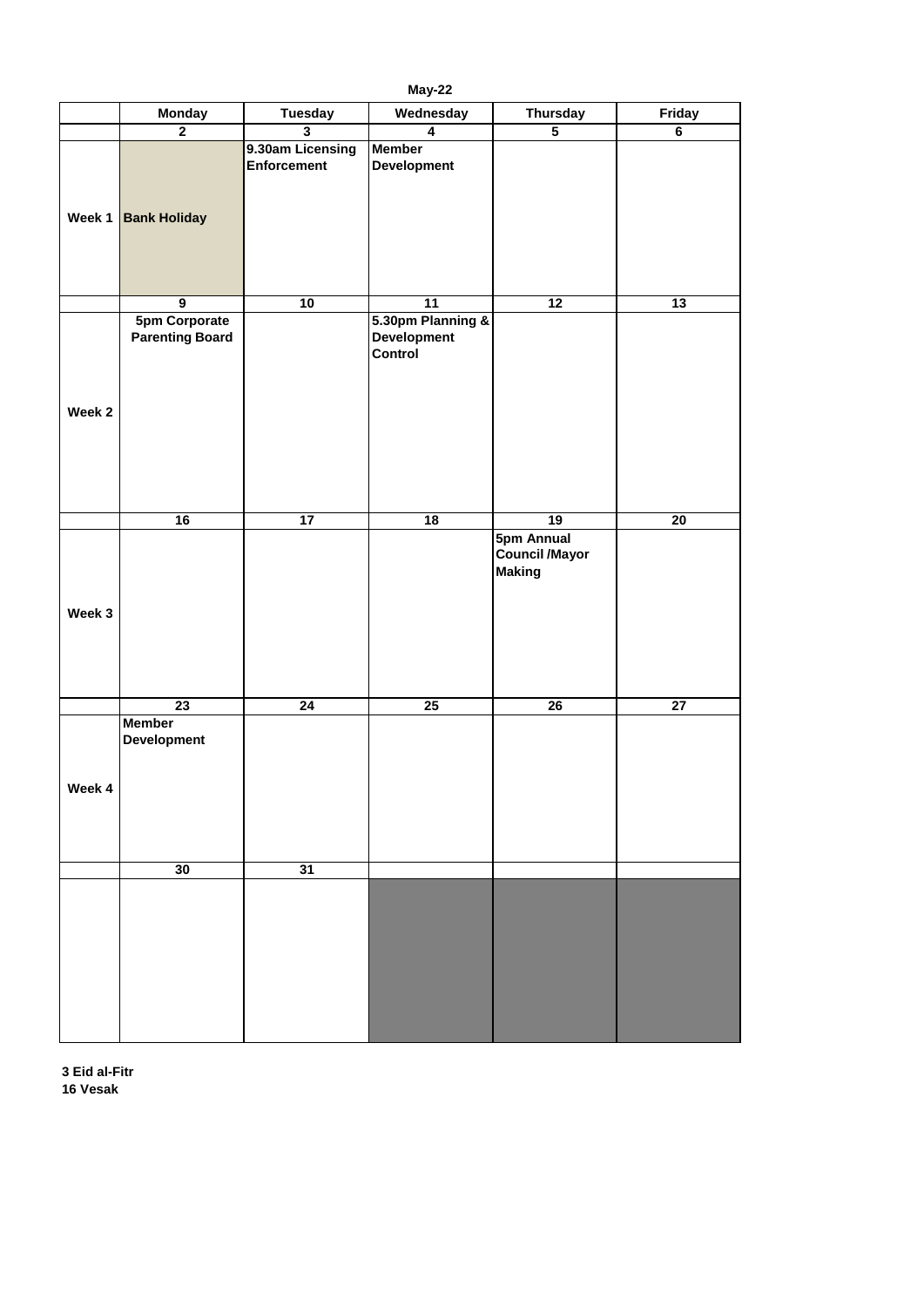|                 |                                           |                                                                                                             | <b>Jun-22</b>                                                          |                                                                                                       |                     |
|-----------------|-------------------------------------------|-------------------------------------------------------------------------------------------------------------|------------------------------------------------------------------------|-------------------------------------------------------------------------------------------------------|---------------------|
|                 | <b>Monday</b>                             | <b>Tuesday</b>                                                                                              | Wednesday                                                              | <b>Thursday</b>                                                                                       | <b>Friday</b>       |
|                 |                                           |                                                                                                             | 1                                                                      | $\overline{2}$                                                                                        | 3                   |
|                 |                                           |                                                                                                             | 5.30pm Planning & Bank Holiday<br><b>Development</b><br><b>Control</b> |                                                                                                       | <b>Bank Holiday</b> |
|                 |                                           |                                                                                                             |                                                                        |                                                                                                       |                     |
|                 | 6                                         | $\overline{7}$                                                                                              | 8                                                                      | 9                                                                                                     | 10                  |
| <b>Scrutiny</b> | 5.30pm Housing                            | 9.30am Licensing<br><b>Enforcement</b><br>5.30pm Heritage<br><b>Culture Leisure &amp;</b><br><b>Tourism</b> |                                                                        | <b>Member</b><br><b>Development</b>                                                                   |                     |
|                 | 13                                        | 14                                                                                                          | 15                                                                     | 16                                                                                                    | 17                  |
|                 |                                           | 5.30pm Children<br><b>Young People &amp;</b><br><b>Education</b><br><b>Scrutiny</b>                         |                                                                        | 5.30pm Adult<br><b>Social Care</b><br><b>Scrutiny</b>                                                 |                     |
|                 | 20                                        | 21                                                                                                          | 22                                                                     | 23                                                                                                    | 24                  |
|                 | 1pm LLR Police &<br><b>Crime Panel</b>    | 5.30pm Health $\&$<br><b>Wellbeing Scrutiny Development</b>                                                 | 5.30pm Planning & 5.30pm Economic<br><b>Control</b>                    | <b>Development</b><br><b>Transport &amp;</b><br><b>Climate</b><br><b>Emergency</b><br><b>Scrutiny</b> |                     |
|                 |                                           |                                                                                                             |                                                                        |                                                                                                       |                     |
|                 | 27                                        | 28                                                                                                          | 29                                                                     | 30                                                                                                    |                     |
|                 | 530pm LLR Joint<br><b>Health Scrutiny</b> | 5.30pm<br>Neighbourhood<br><b>Services Scrutiny</b>                                                         |                                                                        | 5.30pm Overview<br><b>Select Committee</b>                                                            |                     |

**4-6 Jun Shavut (Pentecost)**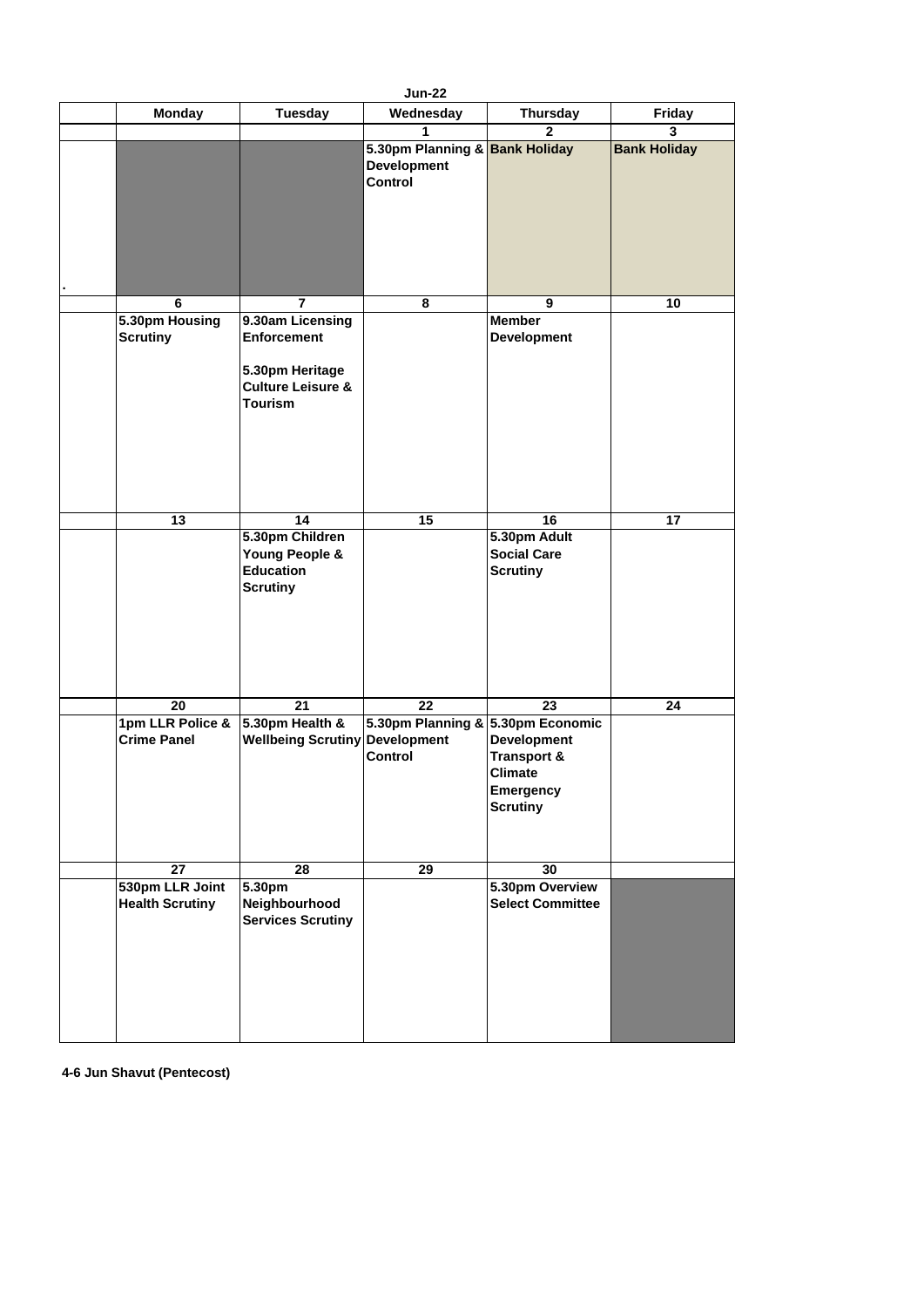|                                     |                                        | <b>Jul-22</b>                                             |                                           |               |
|-------------------------------------|----------------------------------------|-----------------------------------------------------------|-------------------------------------------|---------------|
| <b>Monday</b>                       | <b>Tuesday</b>                         | Wednesday                                                 | <b>Thursday</b>                           | <b>Friday</b> |
|                                     |                                        |                                                           |                                           | 1             |
|                                     |                                        |                                                           |                                           |               |
| $\overline{\mathbf{4}}$             | $\overline{\mathbf{5}}$                | $6\phantom{1}6$                                           | $\overline{7}$                            | 8             |
|                                     | 9.30am Licensing<br><b>Enforcement</b> | 5.30pm Licensing &<br><b>Public Safety</b>                | 5pm<br><b>Full Council</b>                |               |
| 11                                  | 12                                     | 13                                                        | 14                                        | 15            |
| <b>Member</b><br><b>Development</b> |                                        | 5.30pm Planning &<br><b>Development</b><br><b>Control</b> |                                           |               |
| 18                                  | 19                                     | 20                                                        | 21                                        | 22            |
|                                     |                                        | 5.30pm Audit & Risk                                       |                                           |               |
| 25                                  | 26                                     | 27                                                        | 28                                        | 29            |
|                                     |                                        | 1pm LLR Police &<br><b>Crime Panel</b>                    | 9.30am Health &<br><b>Wellbeing Board</b> |               |

**9 - 13 July Eid Al-Adha**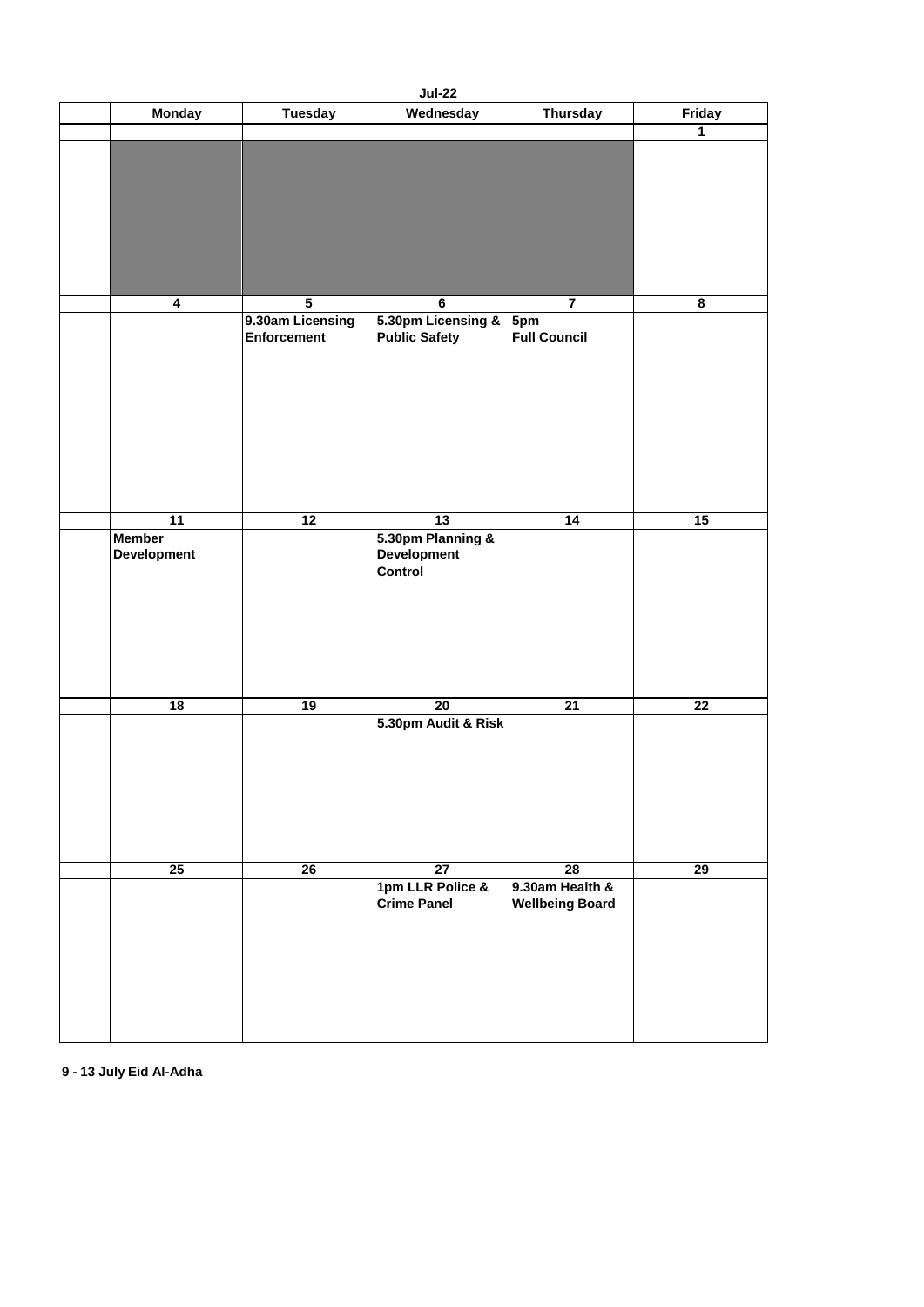|                   |                                     |                                                                                   | Aug-22                                                                                                                   |                                                       |        |
|-------------------|-------------------------------------|-----------------------------------------------------------------------------------|--------------------------------------------------------------------------------------------------------------------------|-------------------------------------------------------|--------|
|                   | <b>Monday</b>                       | <b>Tuesday</b>                                                                    | Wednesday                                                                                                                | <b>Thursday</b>                                       | Friday |
|                   | 1                                   | $\overline{2}$                                                                    | $\mathbf{3}$                                                                                                             | $\overline{\mathbf{4}}$                               | 5      |
| Week 1            | 5.30pm Housing<br><b>Scrutiny</b>   | 9.30am Licensing<br><b>Enforcement</b>                                            | 5.30pm Planning &<br><b>Development</b><br><b>Control</b>                                                                |                                                       |        |
|                   |                                     |                                                                                   |                                                                                                                          |                                                       |        |
|                   | 8                                   | 9                                                                                 | 10                                                                                                                       | 11                                                    | 12     |
|                   | <b>Member</b><br><b>Development</b> | 5.30pm Heritage,<br><b>Culture, Leisure</b><br><b>&amp;Tourism Scrutiny</b>       |                                                                                                                          | 5.30pm Health &<br><b>Wellbeing Scrutiny</b>          |        |
| Week <sub>2</sub> |                                     |                                                                                   |                                                                                                                          |                                                       |        |
|                   | 15                                  | 16                                                                                | 17                                                                                                                       | 18                                                    | 19     |
| Week 3            |                                     | 5.30pm<br>Neighbourhood<br><b>Services Scrutiny</b>                               |                                                                                                                          | 5.30pm Adult<br><b>Social Care</b><br><b>Scrutiny</b> |        |
|                   | 22                                  | 23                                                                                | 24                                                                                                                       | 25                                                    | 26     |
| Week 4            |                                     | 5.30pm Children<br><b>Young People &amp;</b><br><b>Education Scrutiny Control</b> | 5.30pm Planning &<br><b>Development</b>                                                                                  |                                                       |        |
|                   | 29                                  | 30                                                                                | 31                                                                                                                       |                                                       |        |
| Week 5            | <b>Bank Holiday</b>                 | <b>Member</b><br><b>Development</b>                                               | 5.30pm Economic<br><b>Development</b><br><b>Transport &amp;</b><br><b>Climate</b><br><b>Emergency</b><br><b>Scrutiny</b> |                                                       |        |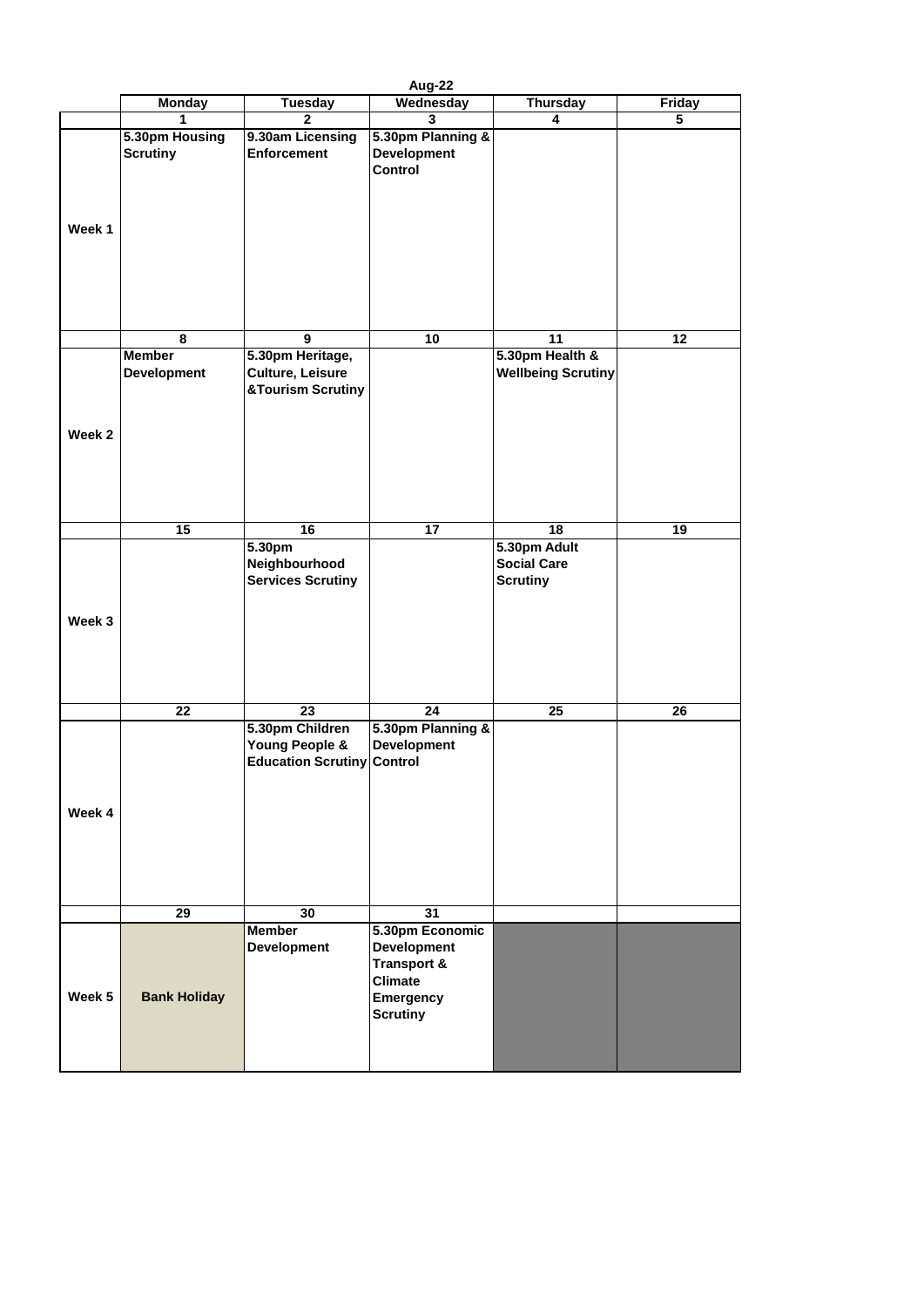|                 |                                          |                                                                    | <b>Sep-22</b>                                                    |                                            |               |
|-----------------|------------------------------------------|--------------------------------------------------------------------|------------------------------------------------------------------|--------------------------------------------|---------------|
|                 | <b>Monday</b>                            | <b>Tuesday</b>                                                     | Wednesday                                                        | <b>Thursday</b>                            | <b>Friday</b> |
|                 |                                          |                                                                    |                                                                  | $\mathbf 1$                                | $\mathbf{2}$  |
|                 |                                          |                                                                    |                                                                  |                                            |               |
|                 | $\overline{\mathbf{5}}$                  | $6\phantom{a}$                                                     | $\overline{7}$                                                   | 8                                          | 9             |
|                 | 5 pm Corporate<br><b>Parenting Board</b> | 9.30am Licensing<br><b>Enforcement</b>                             | <b>Member</b><br><b>Development</b>                              | 5.30pm Overview<br><b>Select Committee</b> |               |
|                 | 12                                       | 13                                                                 | 14                                                               | 15                                         | 16            |
|                 |                                          |                                                                    | 5.30pm Planning & Member<br><b>Development</b><br><b>Control</b> | <b>Development</b>                         |               |
|                 | 19                                       | 20                                                                 | 21                                                               | 22                                         | 23            |
| <b>Scrutiny</b> | 5.30pm Housing                           | 5.30pm Heritage,<br>Culture, Leisure, &<br><b>Tourism Scrutiny</b> |                                                                  |                                            |               |
|                 | 26                                       | 27                                                                 | 28                                                               | 29                                         | 30            |
|                 | 1pm LLR Police<br>and Crime Panel        |                                                                    | 5.30pm Audit &<br><b>Risk Committee</b>                          | <b>5pm Council</b>                         |               |

**25-27 Sept Rosh Hashanah; 26 start of Navaratri**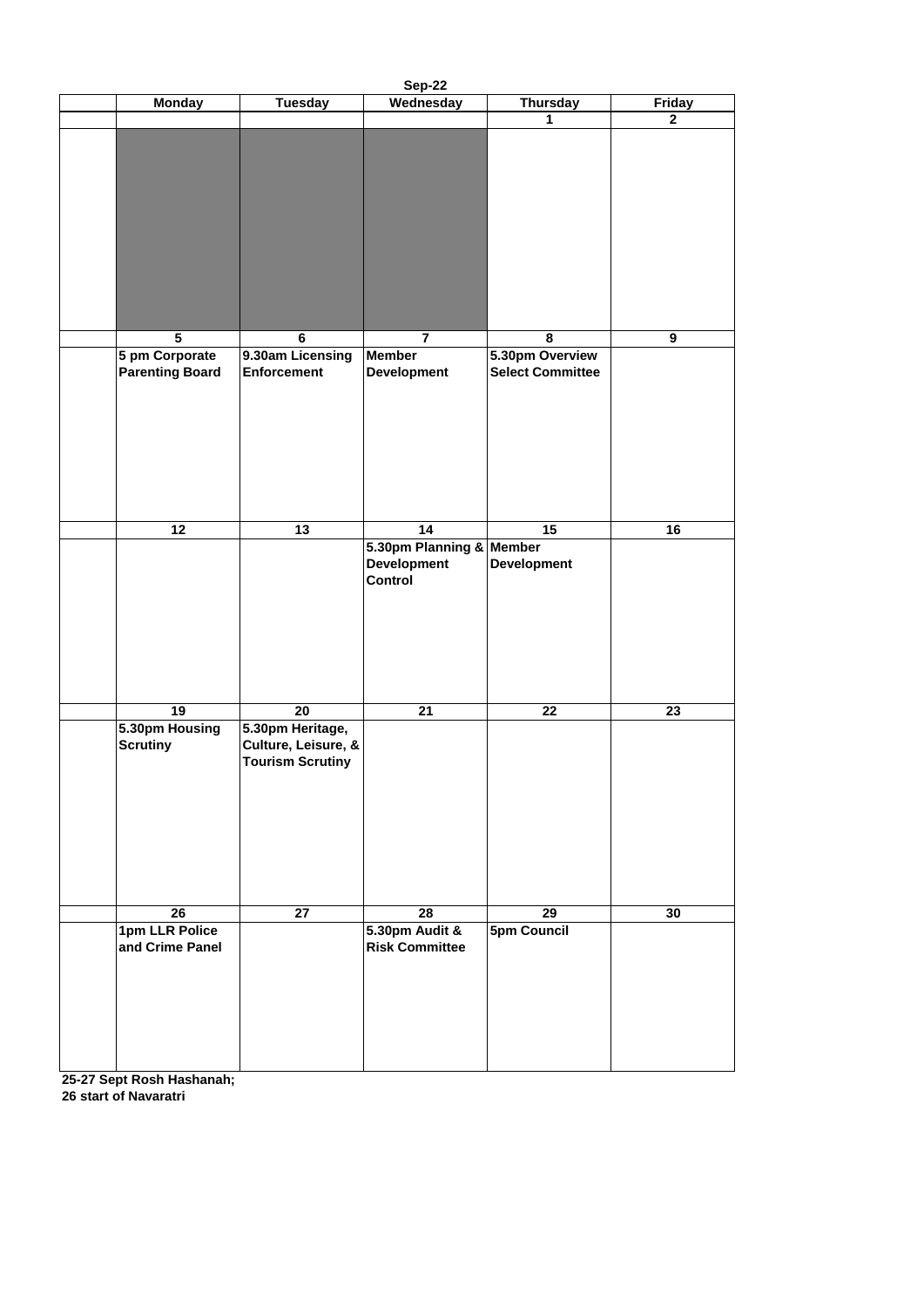|                                     |                                                                                               | <b>Oct-22</b>                                                                     |                                                                                 |                |
|-------------------------------------|-----------------------------------------------------------------------------------------------|-----------------------------------------------------------------------------------|---------------------------------------------------------------------------------|----------------|
| <b>Monday</b>                       | <b>Tuesday</b>                                                                                | Wednesday                                                                         | <b>Thursday</b>                                                                 | <b>Friday</b>  |
| $\mathbf{3}$                        | $\overline{\mathbf{4}}$                                                                       | $5\phantom{.0}$                                                                   | 6                                                                               | $\overline{7}$ |
| <b>Member</b><br><b>Development</b> | 9.30am Licensing<br><b>Enforcement</b><br>5.30pm<br>Neighbourhood<br><b>Services Scrutiny</b> | 5.30pm Planning &<br><b>Development</b><br><b>Control</b>                         | 5.30pm Health &<br><b>Wellbeing Scrutiny</b>                                    |                |
| 10                                  | 11                                                                                            | 12                                                                                | 13                                                                              | 14             |
| 5.30pm Standards                    |                                                                                               | 5.30pm Economic                                                                   | 9.30am Health &                                                                 |                |
| <b>Committee</b>                    |                                                                                               | <b>Development</b><br><b>Transport &amp; Climate</b><br><b>Emergency Scrutiny</b> | <b>Wellbeing Board</b><br>5.30pm Adult<br><b>Social Care</b><br><b>Scrutiny</b> |                |
| 17                                  | 18                                                                                            | 19                                                                                | 20                                                                              | 21             |
| <b>Member</b><br><b>Development</b> |                                                                                               |                                                                                   |                                                                                 |                |
|                                     |                                                                                               |                                                                                   |                                                                                 |                |
| 24                                  | 25                                                                                            | 26                                                                                | 27                                                                              | 28             |
|                                     | 5.30pm Children<br>Young People &<br><b>Education Scrutiny</b>                                | 5.30pm Planning &<br><b>Development</b><br><b>Control</b>                         |                                                                                 |                |
| 31                                  |                                                                                               |                                                                                   |                                                                                 |                |
|                                     |                                                                                               |                                                                                   |                                                                                 |                |

**4 Yom Kippur 17-21 Half term 24 Diwali**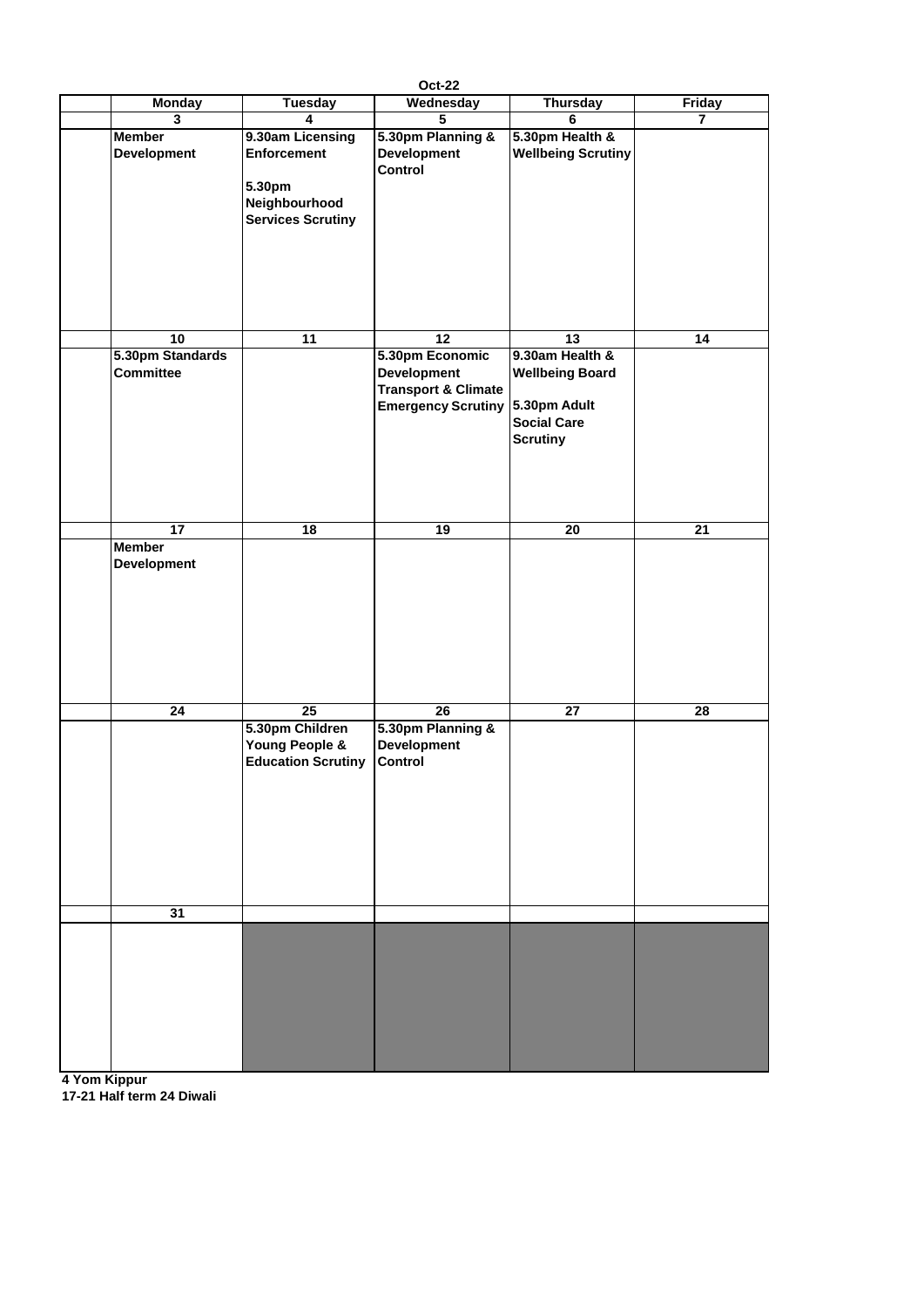|        |                                     |                                                                              | <b>Nov-22</b>                                                                                                            |                                            |                         |
|--------|-------------------------------------|------------------------------------------------------------------------------|--------------------------------------------------------------------------------------------------------------------------|--------------------------------------------|-------------------------|
|        | <b>Monday</b>                       | <b>Tuesday</b>                                                               | Wednesday                                                                                                                | <b>Thursday</b>                            | <b>Friday</b>           |
|        |                                     | 1                                                                            | $\overline{2}$                                                                                                           | $\overline{3}$                             | $\overline{\mathbf{4}}$ |
|        |                                     | 9.30am Licensing<br><b>Enforcement</b>                                       |                                                                                                                          | 5.30pm Overview<br><b>Select Committee</b> |                         |
| Week 1 |                                     |                                                                              |                                                                                                                          |                                            |                         |
|        | $\overline{7}$                      | 8                                                                            | 9                                                                                                                        | 10                                         | 11                      |
| Week 2 | 5.30pm Housing<br><b>Scrutiny</b>   | 5.30pm Heritage,<br><b>Culture, Leisure &amp;</b><br><b>Tourism Scrutiny</b> |                                                                                                                          | <b>Member</b><br><b>Development</b>        |                         |
|        | 14                                  | 15                                                                           | 16                                                                                                                       | 17                                         | 18                      |
|        | 5.30pm Licensing<br>& Public Safety | 5.30pm<br>Neighbourhood<br><b>Services Scrutiny</b>                          | 12 noon LLR Joint<br><b>Health Scrutiny</b>                                                                              |                                            |                         |
| Week 3 |                                     |                                                                              |                                                                                                                          |                                            |                         |
|        | 21                                  | 22                                                                           | 23                                                                                                                       | 24                                         | $25\phantom{.0}$        |
| Week 4 |                                     | 5.30pm Audit &<br><b>Risk</b>                                                | 5.30pm Planning & 5pm Council<br><b>Development</b><br><b>Control</b>                                                    |                                            |                         |
|        | 28                                  |                                                                              |                                                                                                                          |                                            |                         |
|        |                                     | 29                                                                           | 30                                                                                                                       |                                            |                         |
| Week 5 | <b>Member</b><br><b>Development</b> |                                                                              | 5.30pm Economic<br><b>Development</b><br><b>Transport &amp;</b><br><b>Climate</b><br><b>Emergency</b><br><b>Scrutiny</b> |                                            |                         |
|        |                                     |                                                                              |                                                                                                                          |                                            |                         |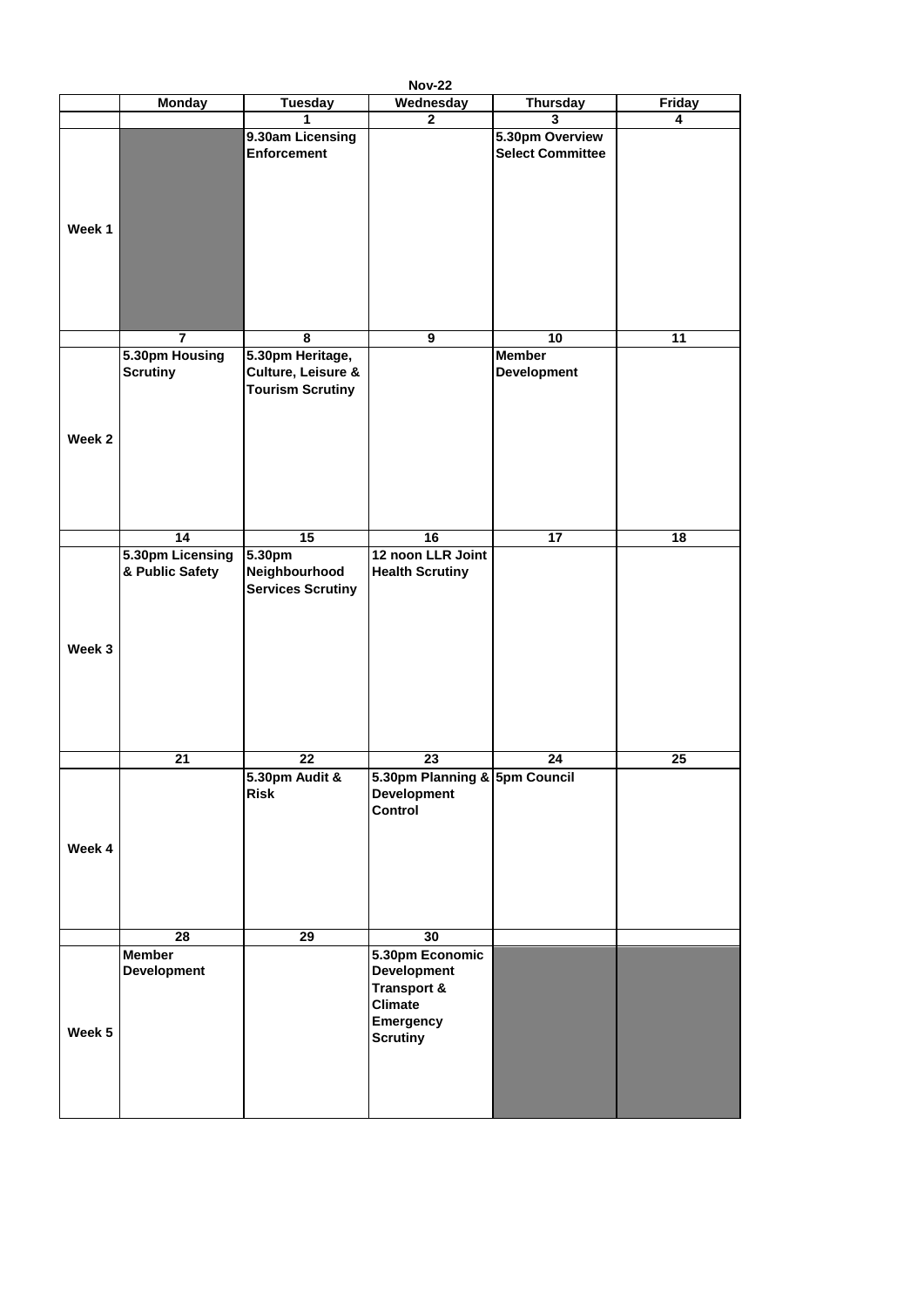| <b>Dec-22</b>                                  |                                                                      |                                                                                                                    |                                                       |                 |
|------------------------------------------------|----------------------------------------------------------------------|--------------------------------------------------------------------------------------------------------------------|-------------------------------------------------------|-----------------|
| <b>Monday</b>                                  | <b>Tuesday</b>                                                       | Wednesday                                                                                                          | <b>Thursday</b>                                       | <b>Friday</b>   |
|                                                |                                                                      |                                                                                                                    | 1                                                     | $\mathbf{2}$    |
|                                                |                                                                      |                                                                                                                    | 5.30pm Health &<br><b>Wellbeing Scrutiny</b>          |                 |
| $\overline{5}$                                 | $6\phantom{1}$                                                       | $\overline{7}$                                                                                                     | 8                                                     | 9               |
|                                                |                                                                      |                                                                                                                    |                                                       |                 |
| <b>5pm Corporate</b><br><b>Parenting Board</b> | 9.30am Licensing<br>Enforcement<br>5.30pm Children<br>Young People & |                                                                                                                    | 5.30pm Adult<br><b>Social Care</b><br><b>Scrutiny</b> |                 |
|                                                | <b>Education</b><br><b>Scrutiny</b>                                  |                                                                                                                    |                                                       |                 |
|                                                |                                                                      |                                                                                                                    |                                                       |                 |
| 12                                             | $\overline{13}$                                                      | 14                                                                                                                 | $\overline{15}$                                       | 16              |
|                                                | <b>Member</b><br><b>Development</b>                                  | 1pm Police and<br><b>Crime Panel</b><br>(County Hall)<br>5.30pm Planning &<br><b>Development</b><br><b>Control</b> | 5.30pm Overview<br><b>Select Committee</b>            |                 |
| 19                                             | 20                                                                   | 21                                                                                                                 | $\overline{22}$                                       | $\overline{23}$ |
| <b>Member</b><br><b>Development</b>            |                                                                      |                                                                                                                    |                                                       |                 |
| 26                                             | 27                                                                   | 28                                                                                                                 | 29                                                    | 30              |

| <b>Bank Holiday</b> | <b>Bank Holiday</b> | <b>Statutory day off</b> |  |
|---------------------|---------------------|--------------------------|--|
|                     |                     |                          |  |

**18-26 Hanukkah 25 Christmas**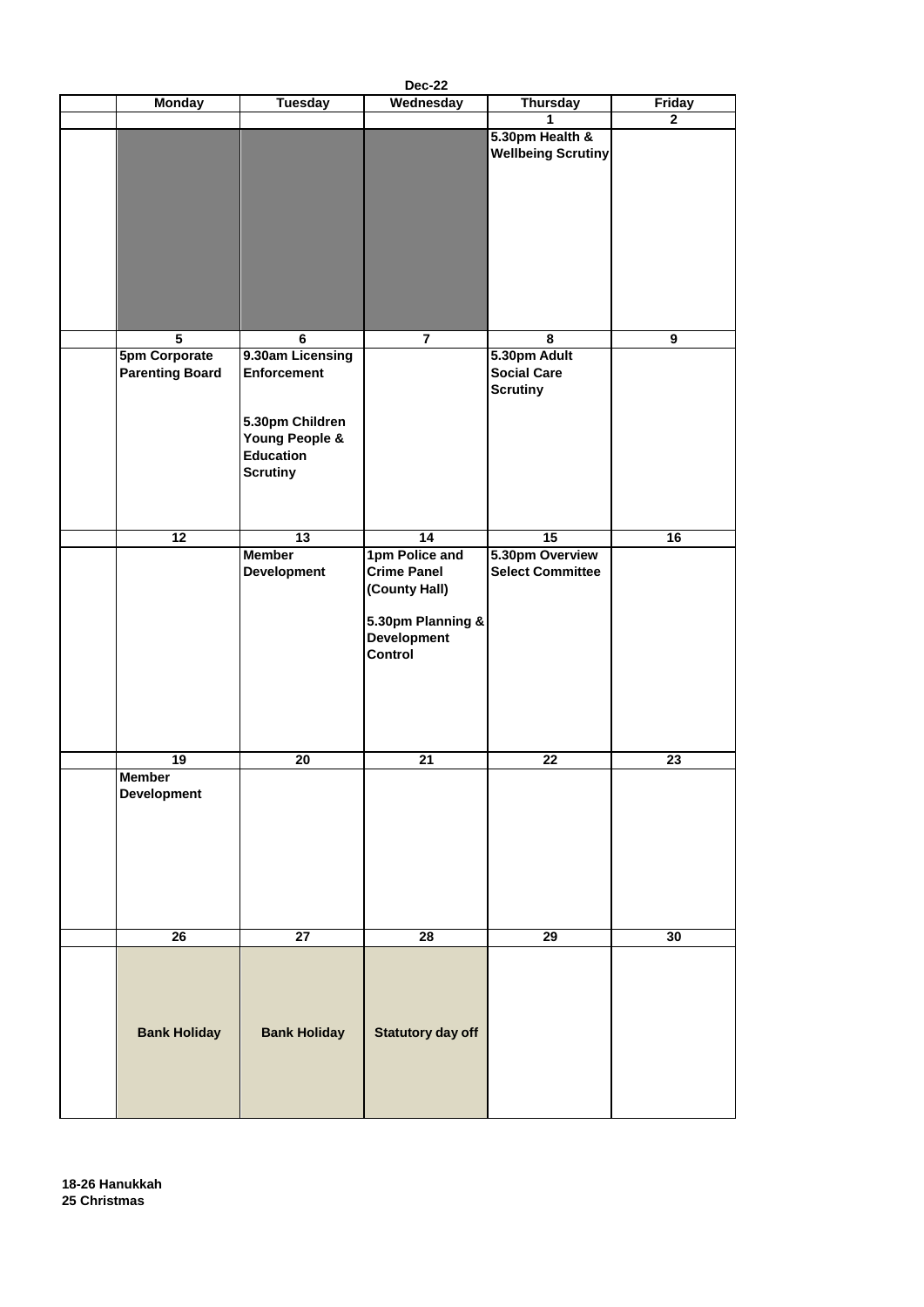| <b>Jan-23</b>                       |                                                                              |                                                           |                                                                                                                          |                 |  |
|-------------------------------------|------------------------------------------------------------------------------|-----------------------------------------------------------|--------------------------------------------------------------------------------------------------------------------------|-----------------|--|
| <b>Monday</b>                       | <b>Tuesday</b>                                                               | Wednesday                                                 | <b>Thursday</b>                                                                                                          | <b>Friday</b>   |  |
| 2 <sup>1</sup>                      | $\mathbf{3}$                                                                 | $\overline{\mathbf{4}}$                                   | $\overline{5}$                                                                                                           | $6\phantom{a}$  |  |
| <b>Bank Holiday</b>                 | 9.30am Licensing<br><b>Enforcement</b>                                       | 5.30pm Planning &<br><b>Development</b><br><b>Control</b> | <b>Member</b><br><b>Development</b>                                                                                      |                 |  |
| 9                                   | 10                                                                           | 11                                                        | 12                                                                                                                       | 13              |  |
| 5.30pm Housing<br><b>Scrutiny</b>   | 5.30pm Heritage,<br><b>Culture, Leisure &amp;</b><br><b>Tourism Scrutiny</b> |                                                           | 5.30pm<br>Neighbourhood<br><b>Services Scrutiny</b>                                                                      |                 |  |
| 16                                  | 17                                                                           | 18                                                        | 19                                                                                                                       | 20              |  |
|                                     | 5.30pm Health &<br><b>Wellbeing Scrutiny</b>                                 | 5.30pm Audit & Risk 5.30pm Adult                          | <b>Social Care</b><br><b>Scrutiny</b>                                                                                    |                 |  |
| $\overline{23}$                     | $\overline{24}$                                                              | $\overline{25}$                                           | $\overline{26}$                                                                                                          | $\overline{27}$ |  |
| <b>Member</b><br><b>Development</b> | 5.30pm Children<br>Young People &<br><b>Education Scrutiny</b>               | 5.30pm Planning &<br><b>Development</b><br><b>Control</b> | 5.30pm Economic<br><b>Development</b><br><b>Transport &amp;</b><br><b>Climate</b><br><b>Emergency</b><br><b>Scrutiny</b> |                 |  |
|                                     |                                                                              |                                                           |                                                                                                                          |                 |  |
| 30                                  | 31                                                                           |                                                           |                                                                                                                          |                 |  |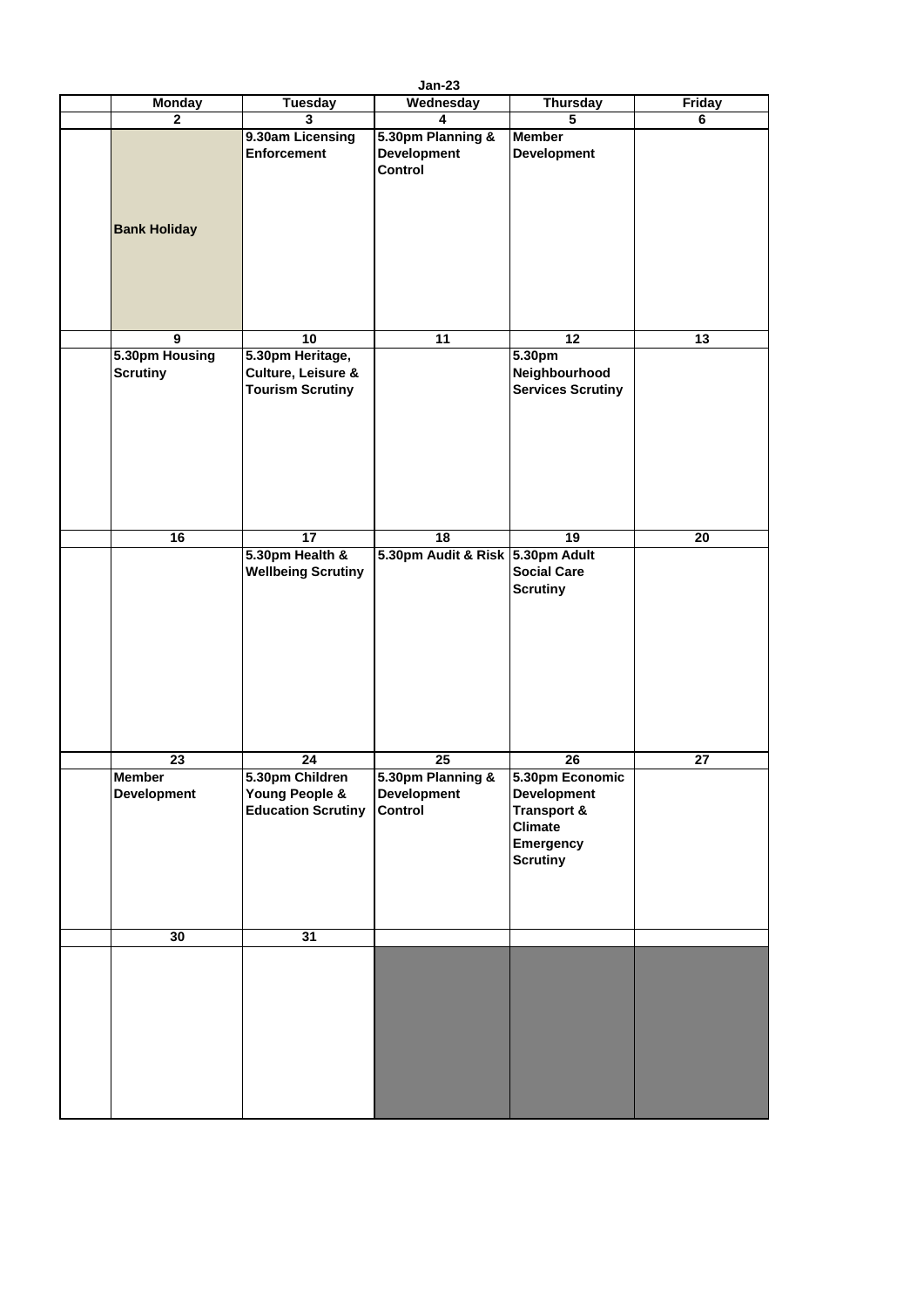|        |                                   |                                                                   | Feb-23                                     |                                                                           |                |
|--------|-----------------------------------|-------------------------------------------------------------------|--------------------------------------------|---------------------------------------------------------------------------|----------------|
|        | <b>Monday</b>                     | <b>Tuesday</b>                                                    | Wednesday                                  | <b>Thursday</b>                                                           | <b>Friday</b>  |
|        |                                   |                                                                   | $\mathbf 1$                                | $\overline{2}$                                                            | $\overline{3}$ |
| Week 1 |                                   |                                                                   |                                            | 9.30am Health &<br>wellbeing Board<br><b>Member</b><br><b>Development</b> |                |
|        | $6\phantom{a}$                    | $\overline{7}$                                                    | 8                                          | 9                                                                         | 10             |
| Week 2 |                                   | 9.30am Licensing<br>Enforcement                                   | 5.30pm Overview<br><b>Select Committee</b> |                                                                           |                |
|        | $\overline{13}$                   | 14                                                                | $\overline{15}$                            | 16                                                                        | 17             |
|        |                                   |                                                                   | 5.30pm Planning & Member                   |                                                                           |                |
| Week 3 |                                   |                                                                   | <b>Development</b><br><b>Control</b>       | <b>Development</b>                                                        |                |
|        | 20                                | $\overline{21}$                                                   | $\overline{22}$                            | 23                                                                        | 24             |
| Week 4 |                                   |                                                                   | <b>5pm Council -</b><br><b>Budget</b>      |                                                                           |                |
|        | $\overline{27}$                   | $\overline{28}$                                                   |                                            |                                                                           |                |
|        | 5.30pm Housing<br><b>Scrutiny</b> | 5.30pm Heritage<br><b>Culture Leisure &amp;</b><br><b>Tourism</b> |                                            |                                                                           |                |

| Week $5$ |  |  |  |
|----------|--|--|--|
|          |  |  |  |
|          |  |  |  |
|          |  |  |  |
|          |  |  |  |

**22 start of Lent**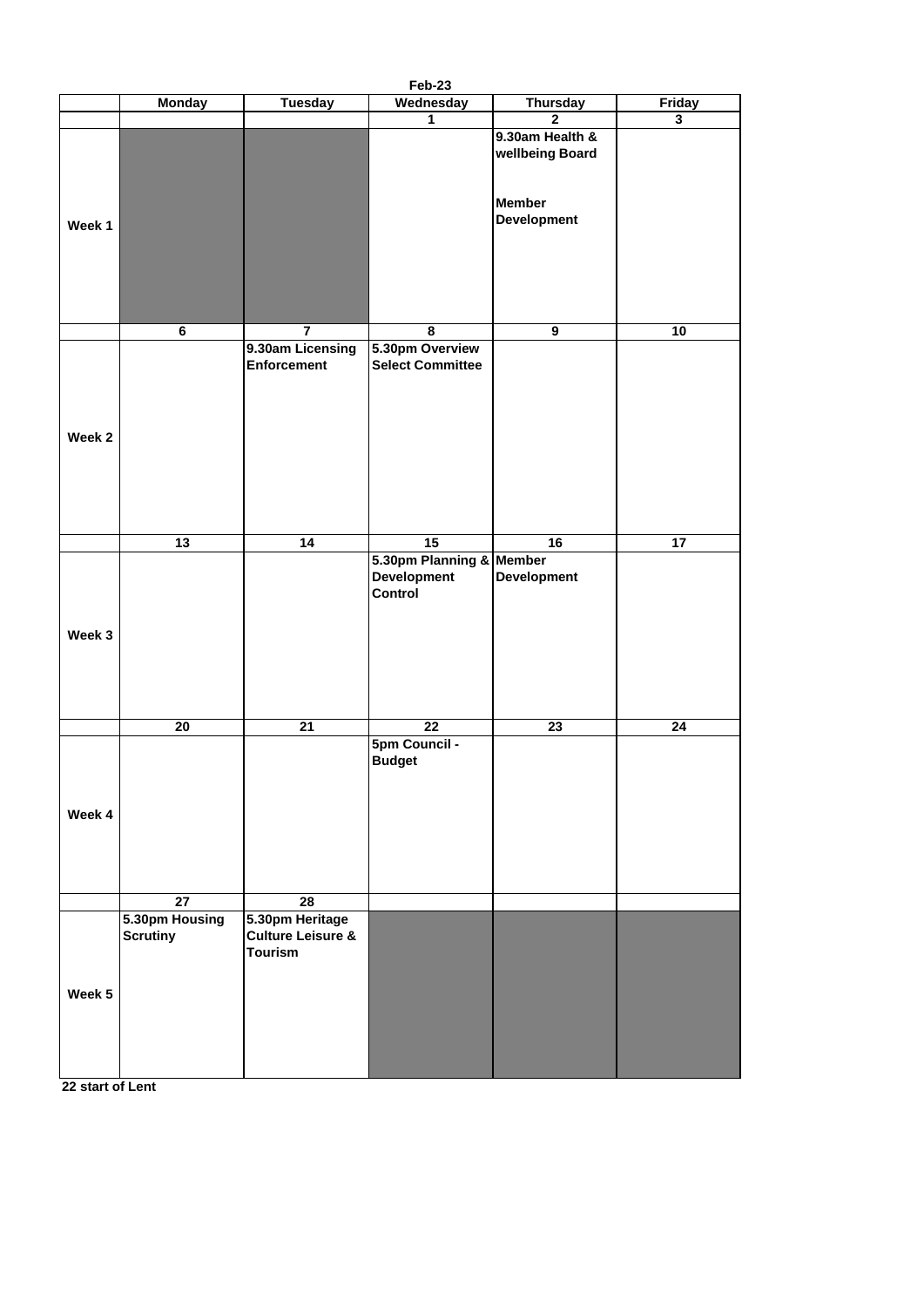|                                     |                                                                                 | <b>Mar-23</b>                                                                                                                  |                                                     |                         |
|-------------------------------------|---------------------------------------------------------------------------------|--------------------------------------------------------------------------------------------------------------------------------|-----------------------------------------------------|-------------------------|
| <b>Monday</b>                       | <b>Tuesday</b>                                                                  | Wednesday                                                                                                                      | <b>Thursday</b>                                     | <b>Friday</b>           |
|                                     |                                                                                 | 1                                                                                                                              | 2 <sup>1</sup>                                      | $\overline{\mathbf{3}}$ |
|                                     |                                                                                 | <b>Member</b><br><b>Development</b>                                                                                            | 5.30pm<br>Neighbourhood<br><b>Services Scrutiny</b> |                         |
|                                     |                                                                                 |                                                                                                                                |                                                     |                         |
| $6\phantom{1}$                      | $\overline{7}$                                                                  | 8                                                                                                                              | 9                                                   | 10                      |
|                                     | 9.30am Licensing<br><b>Enforcement</b>                                          | 5.30pm Planning & 5.30pm Adult<br><b>Development</b><br><b>Control</b>                                                         | <b>Social Care</b><br><b>Scrutiny</b>               |                         |
| 13                                  | 14                                                                              | 15                                                                                                                             | 16                                                  | 17                      |
|                                     |                                                                                 | 5.30pm Audit &<br>Risk                                                                                                         | 5.30pm Health &<br><b>Wellbeing Scrutiny</b>        |                         |
| 20                                  | 21<br>5.30pm Children,<br>Young People &<br><b>Education</b><br><b>Scrutiny</b> | 22<br>5.30pm Economic<br><b>Development</b><br><b>Transport &amp;</b><br><b>Climate</b><br><b>Emergency</b><br><b>Scrutiny</b> | 23                                                  | 24                      |
| 27                                  | 28                                                                              | 29                                                                                                                             | 30                                                  | 31                      |
| <b>Member</b><br><b>Development</b> |                                                                                 | 5.30pm Planning & 5.30pm Overview<br><b>Development</b><br><b>Control</b>                                                      | <b>Select Committee</b>                             |                         |

**7/8 Holi; 22 start Ramadan**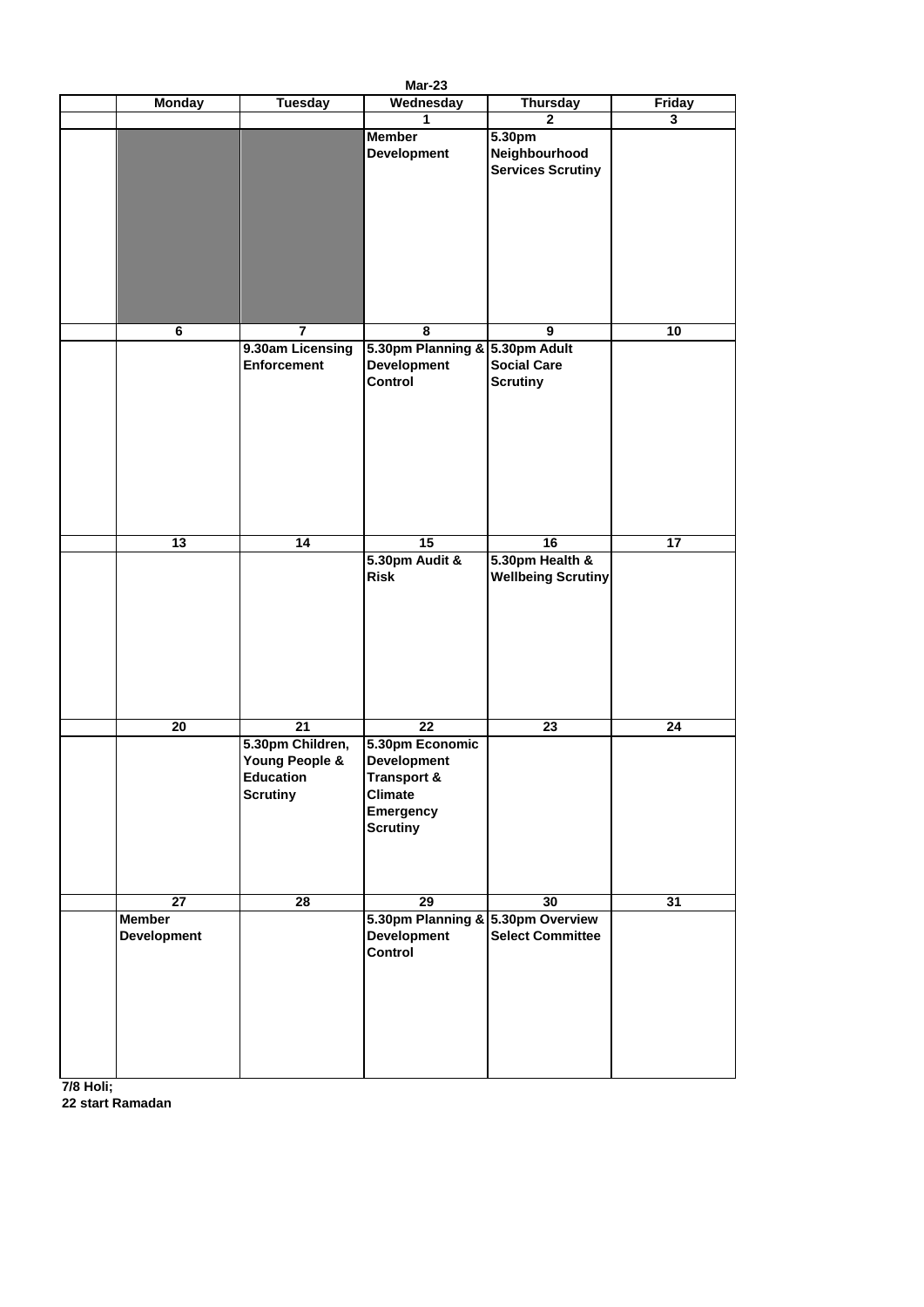| Apr-23                                      |                                        |                                           |                                           |                                           |
|---------------------------------------------|----------------------------------------|-------------------------------------------|-------------------------------------------|-------------------------------------------|
| <b>Monday</b>                               | <b>Tuesday</b>                         | Wednesday                                 | <b>Thursday</b>                           | <b>Friday</b>                             |
| $\overline{3}$                              | $\overline{\mathbf{4}}$                | $\overline{5}$                            | $6\phantom{a}$                            | $\overline{7}$                            |
| 4.30pm Corporate<br><b>Parenting Board</b>  | 9.30am Licensing<br><b>Enforcement</b> |                                           | <b>Member</b><br><b>Development</b>       |                                           |
|                                             |                                        |                                           |                                           | <b>Good Friday Bank</b><br><b>Holiday</b> |
| 10                                          | 11                                     | $\overline{12}$                           | $\overline{13}$                           | 14                                        |
|                                             |                                        |                                           |                                           |                                           |
|                                             |                                        | 530pm LLR Joint<br><b>Health Scrutiny</b> | 9.30am Health &<br><b>Wellbeing Board</b> |                                           |
| <b>Easter Monday</b><br><b>Bank Holiday</b> |                                        |                                           |                                           |                                           |
|                                             |                                        |                                           |                                           |                                           |
| 17                                          | $\overline{18}$                        | $\overline{19}$                           | 20                                        | $\overline{21}$                           |
| 5.30pm Licensing & 5.30pm Standards         |                                        | 5.30pm Planning &                         |                                           |                                           |
| <b>Public Safety</b>                        | <b>Committee</b>                       | <b>Development</b>                        |                                           |                                           |
| <b>Committee</b>                            |                                        | <b>Control</b>                            |                                           |                                           |
|                                             |                                        |                                           |                                           |                                           |
|                                             |                                        |                                           |                                           |                                           |
|                                             |                                        |                                           |                                           |                                           |
|                                             |                                        |                                           |                                           |                                           |
|                                             |                                        |                                           |                                           |                                           |
|                                             |                                        |                                           |                                           |                                           |
| $\overline{24}$                             | 25                                     | $\overline{26}$                           | $\overline{27}$                           | 28                                        |
|                                             |                                        |                                           |                                           |                                           |
|                                             |                                        |                                           |                                           |                                           |
|                                             |                                        |                                           |                                           |                                           |
|                                             |                                        |                                           |                                           |                                           |
|                                             |                                        |                                           |                                           |                                           |
|                                             |                                        |                                           |                                           |                                           |
|                                             |                                        |                                           |                                           |                                           |
|                                             |                                        |                                           |                                           |                                           |
|                                             |                                        |                                           |                                           |                                           |
|                                             |                                        |                                           |                                           |                                           |
|                                             |                                        |                                           |                                           |                                           |
|                                             |                                        |                                           |                                           |                                           |
|                                             |                                        |                                           |                                           |                                           |



**5 Passover; 14 Vaishaki; 7-10 Easter; 21 Eid al-Fitr**